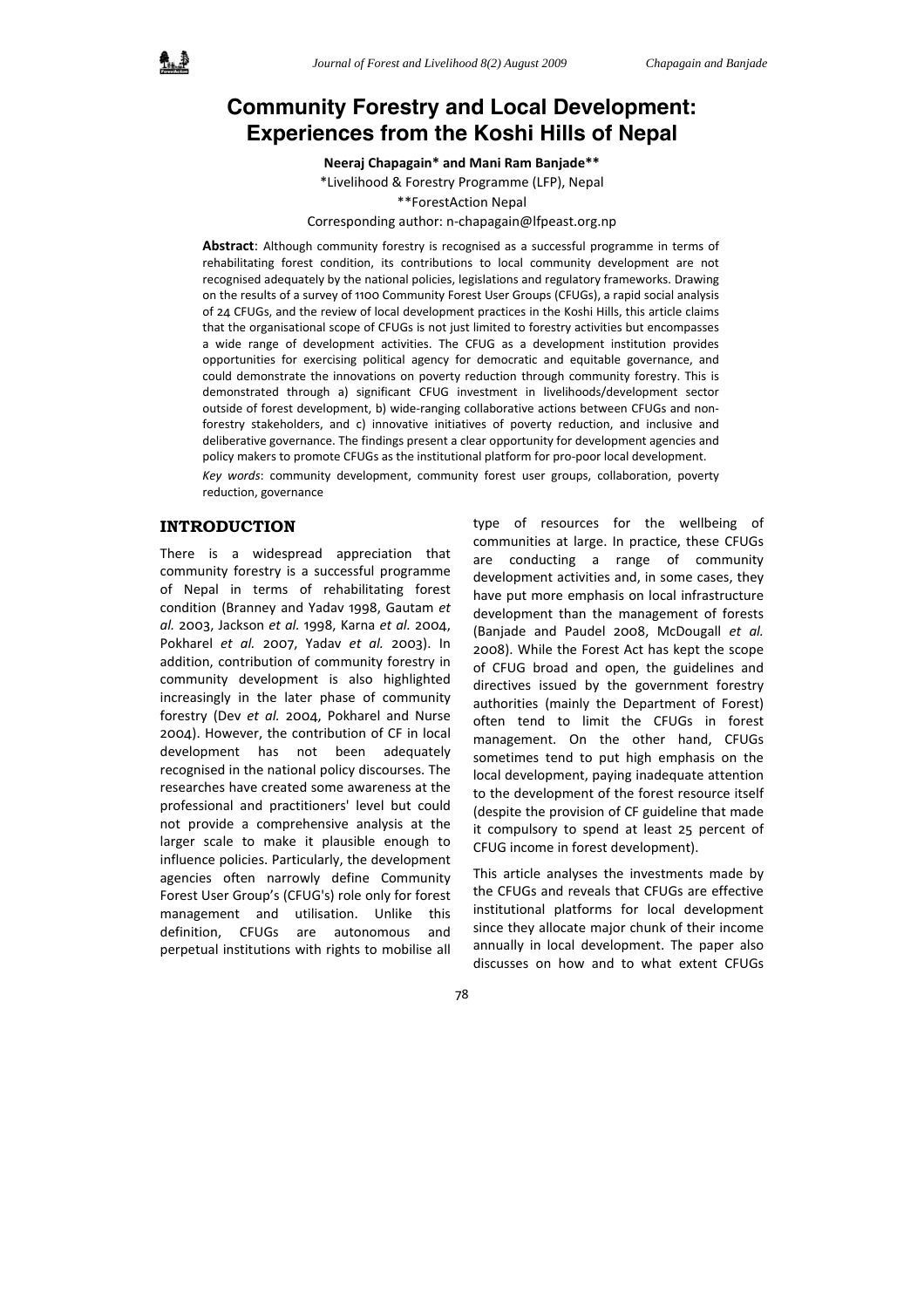collaborate with various development agencies for community development activities such as construction of school buildings, supplementing remuneration of school teachers and reading materials, construction of roads, and setting up water supply systems and irrigation canals. The paper does not analyse the forest management practices, but builds on the existing body of knowledge that CFUG management of forests has generally led to favourable outcomes on forest conservation sustainability (as outlined at the beginning of this paper).

Most of the data used in this paper are derived from secondary sources and literature reviews: annual reports from the respective CFUGs, annual monitoring study and categorisation study done by Livelihoods and Forestry Programme (LFP) of Department for International Development (DFID). The studies were conducted in more than 1,100 CFUGs in the four districts of the Koshi Hills of Nepal, i.e. Bhojpur, Sankhuwasabha, Terhathum and Dhankuta. In addition to the secondary sources, the experiences of the authors for over 12 years are a key source for qualitative information.

# **BACKGROUND**

People living in the remote areas of Nepal are largely deprived of the basic support services from the government. Moreover, the financial support mechanism to the rural and forest dependent communities are very poor, or, in many places, do not exist. Very limited budget is allocated by the government in these areas. Similarly, there exist very limited access of credit facilities through the formal channels such as Banks and financial institutions, and, therefore, local rich people lend money in high interest rates to the poor. In the condition of limited support services and the budget, forest is perhaps the potential resource for local development and increasing income if the access of local people to the forests is ensured (KC and Khatri 2008).

Incidence of poverty is extremely high in the rural areas of Nepal<sup>1</sup>. Since the poor people of these areas have very limited or low resources on their own, they are largely relying on community or government managed forests for their livelihoods. Moreover, Livelihoods of majority of the rural people in Nepal depend heavily on subsistence oriented agriculture for which forest resources provide the necessary goods and services. In addition, forests also provide employment opportunities through small scale forest enterprises at their doorsteps.

Community forestry provides additional institutional platform for mobilising financial and social capitals and hence provides safety nets for the livelihoods of the poor and disadvantaged groups. In the recent years, CFUG has also mobilised its institutional capital to develop community infrastructure such as schools and roads. In this way, the community based forest management approach has emerged as a successful program to improve the forest condition and livelihoods of people (Agrawal and Ostrom 2001, Chakraborty 2001, Koirala *et al.* 2008, Webb and Gautam 2001).

Though Nepal has started the community forestry program since 1978, the speed of handing over forests to the local people became higher after the promulgation of Forest Act (1993) and Forest Regulation (1995). Currently, a total of 1.6 million households (35 percent of total population) organised in over 14000 CFUGs are managing 1.2 million hectares of forest (25 percent of total forest land) of Nepal. The Forest Act 1993 and the Forest Regulation 1995 provide strong legislative back up for community forestry in Nepal. The Act and regulations define community forest user groups as self‐sustained and perpetual entities. The regulatory provisions authorise CFUGs to formulate their own rules, enforce and sanction as appropriate. The constitution of a CFUG is a key regulatory document that defines decision making and benefit sharing mechanisms within the CFUG as well as rights and responsibilities of different user members and forums. Within the legal framework defined by the rules, the CFUGs are holding regular meetings, preparing and amending rules, allocating annual budget for different local development initiatives. Learning from the experiences of CFUGs has also shown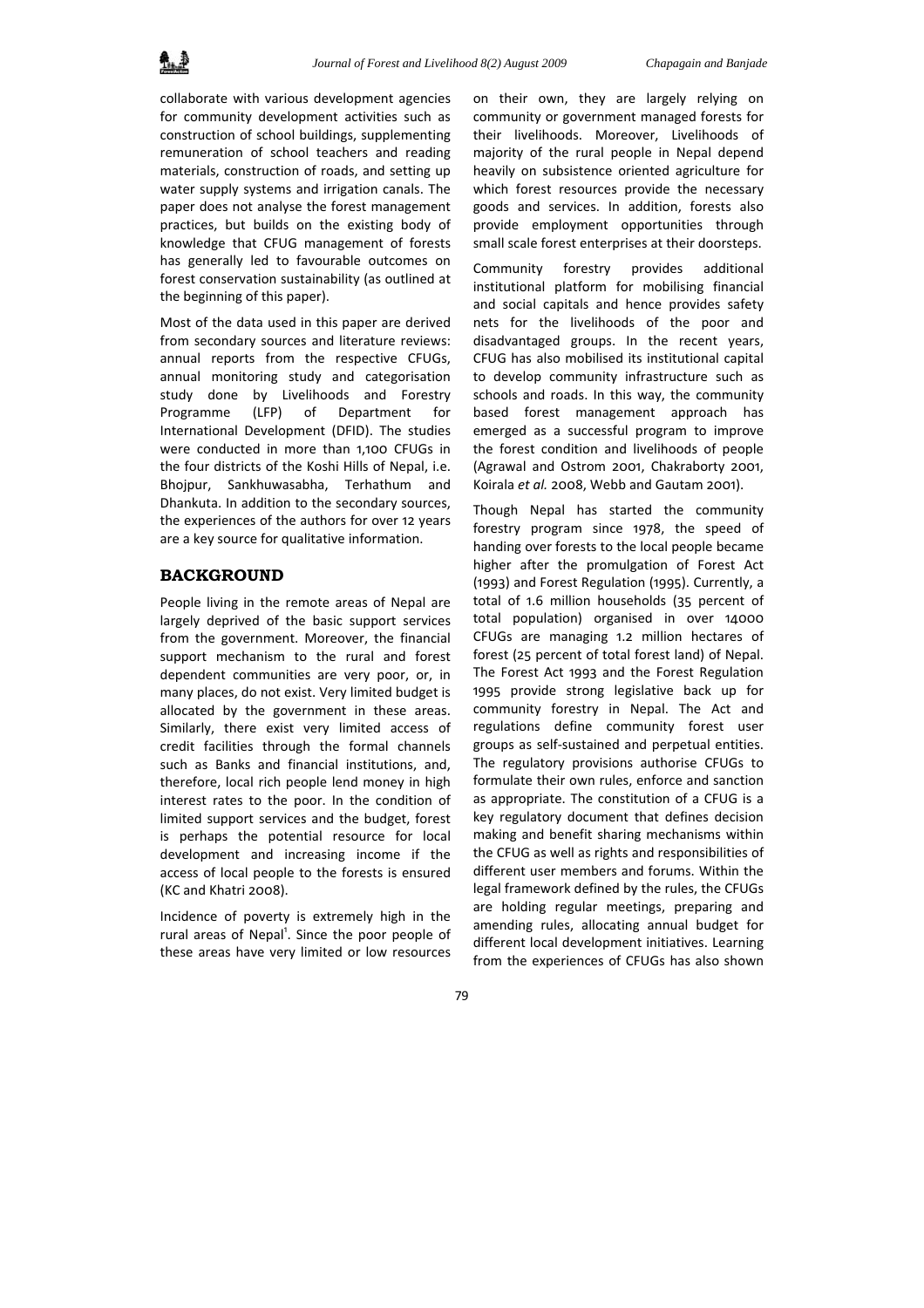the promise to address the issues of inclusion and equity including support to poverty reduction through community forestry. Some innovative CFUGs are already supporting poverty reduction and marginalised group focused activities. For poverty reduction activities, the CFUGs identify the poorest households through well‐being ranking based on the locally developed criteria. To institutionalise the experience of CFUGs in poverty reduction, government has made the well-being ranking a mandatory process (second revision of CF guidelines 2000) while preparing CFUG constitution. So, the well‐being ranking has become a first step towards pro‐poor activities, equitable representation and benefit sharing. As a result of the provisions in the guidelines, as well as the continuous advocacy from the CFUG networks, Non-governmental Organisations (NGOs), donors and government agencies, CFUGs are giving priority to the poor and excluded groups during benefit sharing, supporting their income generation activities, providing access to leadership and decision‐ making forum, etc.

The CFUGs own natural resource base, i.e. the forest, and are legally recognised autonomous institutions to mobilise resources. Their activities of community development are highly diverse and accommodative. For example, Pokharel (2005) has shown that CFUGs are performing the responsibilities of as much as 16 line ministries of the government of Nepal including Ministry of Forest and Soil Conservation, local development, law and justice, finance, home, and others. Therefore, CFUGs should not be perceived narrowly for 'forestry' and 'forest products', and their practice of wider democratic governance and community development should be adequately recognised.

As stated earlier, most rural people in Nepal depend on traditional agriculture and livestock for their livelihoods. Forest for them is a major component that contributes by providing income, construction materials, and animal feed. Integration of agriculture with forestry is the reason why we observed indigenous mode

of forest management in remote rural areas, an attribute for strong realization for community based forest management in the past. Since the CFUGs are legally recognised autonomous institutions, they can pull the diverse resources from external sources such as government, non‐ government and bilateral organisations. In Nepalese context, the CFUGs have been pulling these resources to support their larger community development initiatives. The CFUGs also offer an entry point and vantage for wide range of service providers who would like to work within the communities. In this way, the CF Program in Nepal has proved to be a constructive partnership in forestry between farmers and the government.

At local level, the CFUGs have shown a great promise through annual investments and participation in forest conservation and development activities. The CFUGs also have shown their potentials for institutional and technical innovation for poverty reduction, equitable benefit sharing, and inclusive and democratic governance. Despite the contribution of CFUGs in resource management, community development, livelihoods enhancement and poverty reduction, there is still little appreciation of such significant development contribution and potentials by government and other development agencies. For example, it has become a customary practice of development agencies to form their own local institutions to implement their development activities and they rarely consult existing institutions like CFUGs. Though District Forest Office (DFO) and District Soil Conservation Office (DISCO) are two government offices meant for similar role of conservation and development and are the components of the same ministry, there is still lack of coordination and collaboration. For the external development agencies working for community development, it would be more effective and efficient to work with CFUGs rather than investing a lot of time and resources in creating new institutions. Since most of the members of the communities are organised within CFUGs, creating several institutions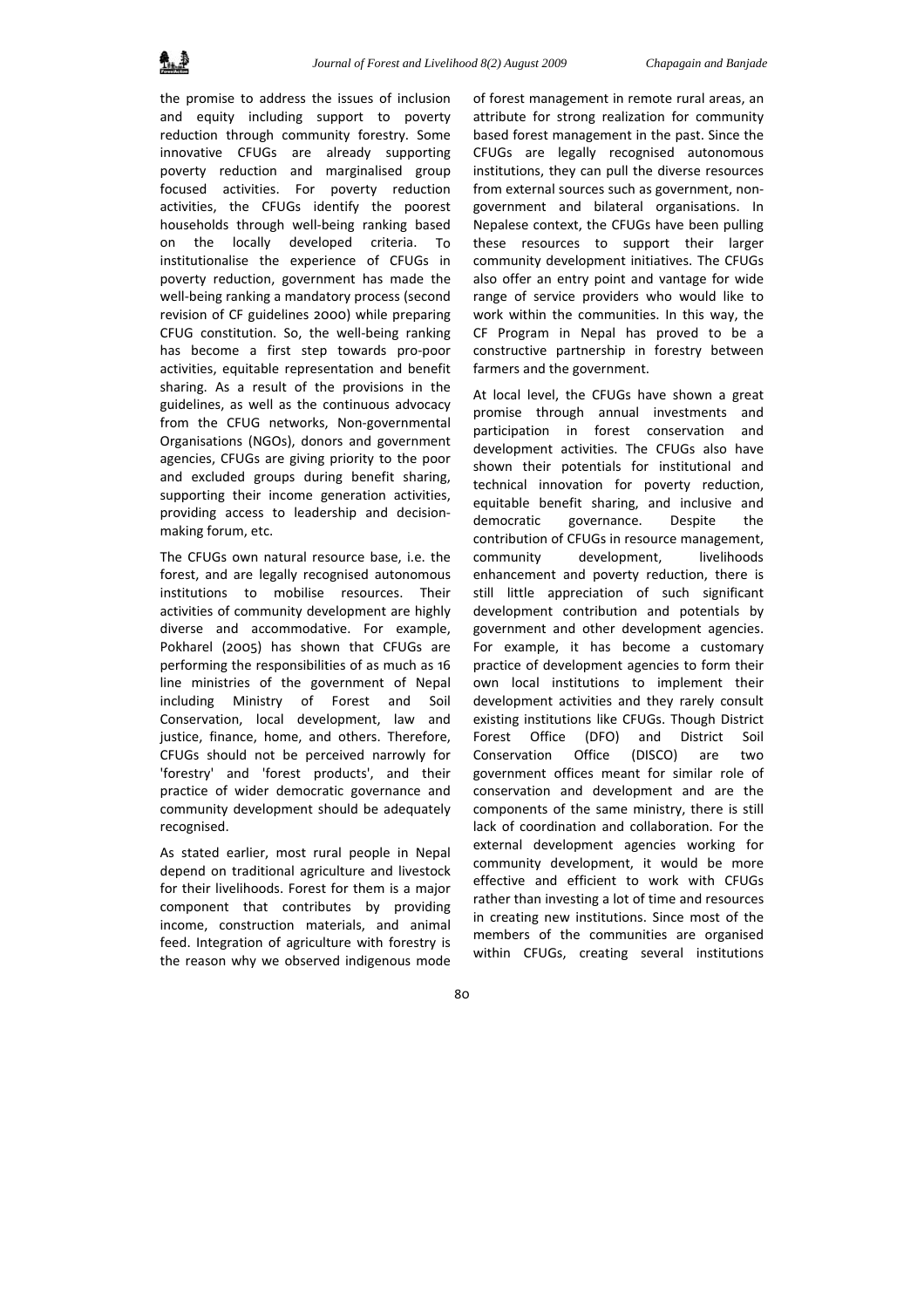

means allocating extra responsibility to the same sets of people and wasting their valuable time in coordination and institutionalisation processes.

# **OVERVIEW OF THE KOSHI HILLS - FORESTS, COMMUNITIES AND PARTNERSHIPS**

The Koshi Hills includes four districts of eastern Nepal viz. Sankhuwasabha, Bhojpur, Terhathum and Dhankuta where , the LFP works. It has been working since April 2001, building upon the experiences and lessons learnt from the Nepal UK Community Forestry Programme, which was implemented in the seven hills of Nepal (east and west) from 1993 to 2001.

A glimpse of total area, forest area, potential community forest area and handed‐over community forest area in the Koshi Hills is given in the Figure 1 below. In the Koshi Hills, altogether 1396 CFUGs have been formed until July 2008. Likewise, more than 85 percent of the total households of these districts are included within these CFUGs and are managing 82 percent of the total forest area. Out of the total households involved in the CFUGs, about 49 percent of them are categorised relatively as poor based on participatory well‐being criteria.

Regarding the ethnic composition, majority of them are from disadvantaged groups (58 percent) which include 9 percent from *dalit* community. The categorisation study shows that majority of the CFUGs (i.e. 61 percent) are found in active/moderate categories when assessed in terms of resource management, institutional development, social inclusion and access to livelihoods opportunities. Likewise, 25 percent, 47 percent and 28 percent CFUGs are categorised in active, moderate and less active categories respectively in terms of forest management.

As the existing achievements made by the CFUGs in terms of contribution in wider development activities are encouraging, more possibilities are seen from the plans for 2008/09. These plans anticipate effective, efficient and creative environment of collaboration with other agencies to implement community development plans of these CFUGs. The CFUGs are optimistic for the partnership and highlight the possibility that the partnership with different stakeholders can foster mutual understanding, increase acceptance of community, maximise the effectiveness and leverage of resources, and avoid the duplication of programme within same geographical areas.



*Figure 1: Status of community forestry in the Koshi Hill districts*

*Note:* Pot.= Potential, H/O = Handed over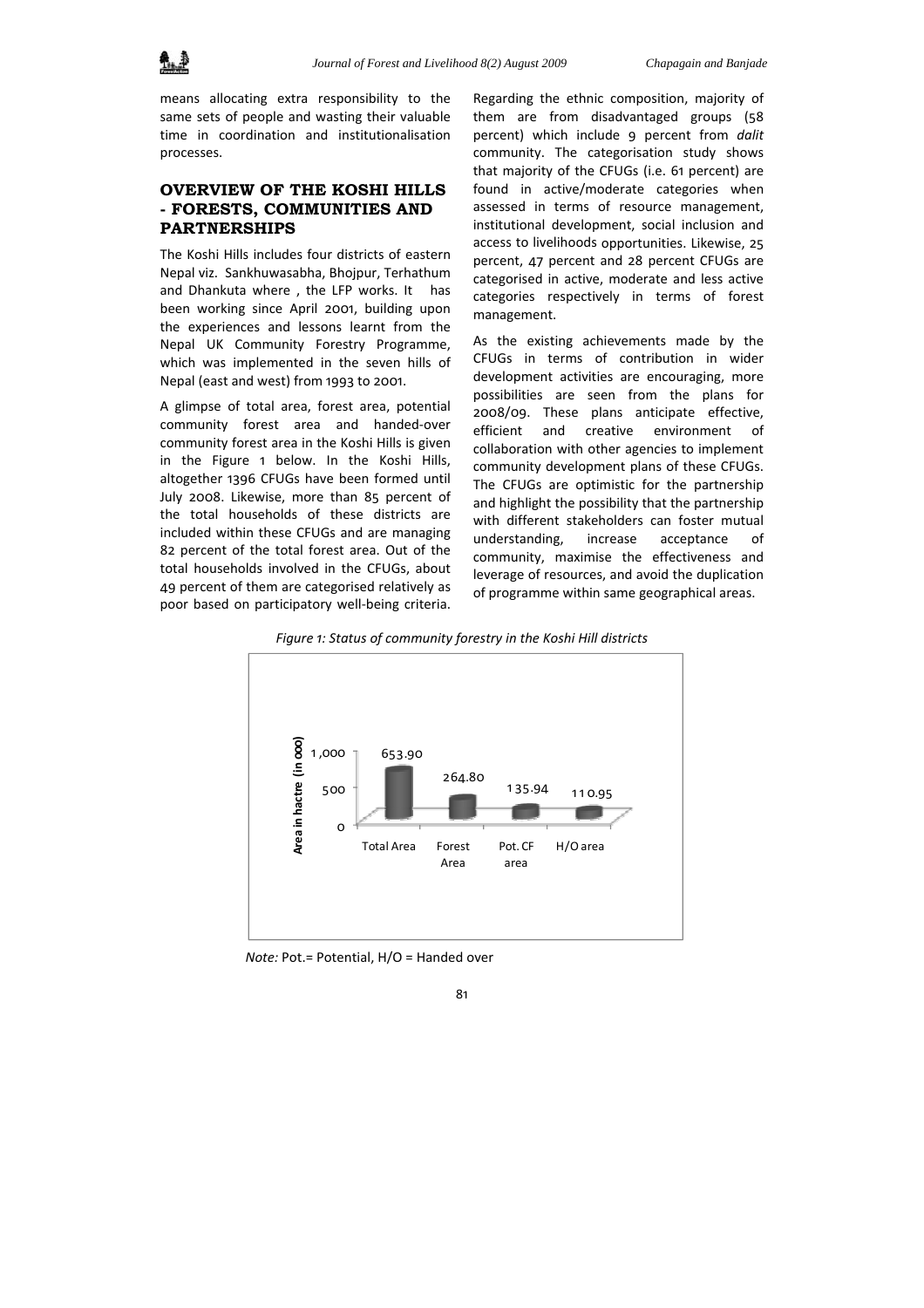

### **FINDINGS**

## **Increased Growing Stock and Production within Community Forests**

In the context of the Koshi Hills, the community forestry programme so far has resulted increased growing stock and harvestable amount of forest products. An earlier study in four eastern hill districts showed that the total number of stems per hectare has increased by 51 percent and the basal area by 29 percent (Branney and Yadav 1998). When we analyse the recent data from the Koshi Hills, 51 percent of the CFUGs are managing their CFs actively (CFUG categorisation study 2006). More than

93 percent CFUGs have reported that the condition of forest in terms of growing stock, forest cover, and availability of forest products and status of biodiversity has significantly improved after handing over of the forests to the communities (Table 1). Reports from other areas also have shown the similar improvements. For example, in the Kabhre and Sindhupalchok districts of central Nepal, a study found that shrub land and grassland have been converted into productive forests, and, – thus, the productive forest area has increased from 7,677 hectares to 9,678 hectares (Jackson *et al.* 1998).

Table 1: Changes in Forest Condition Over 7 Years as per Operational Plan (same CFs handed over until **2001)**

| <b>Forest condition</b> | 2001          |         | 2008          |         |
|-------------------------|---------------|---------|---------------|---------|
|                         | Number of CFs | Percent | Number of CFs | Percent |
| Good                    | 679           | 60%     | 760           | 67%     |
| Average                 | 405           | 36%     | 326           | 29%     |
| <b>Degraded</b>         | 51            | 4%      | 49            | 4%      |
| <b>Total</b>            | 1,135         | 100%    | 1,135         | 100%    |

The result of regular monitoring study shows that the barren and degraded CF lands have also been re‐vegetated through plantation and natural regeneration. As a result of community efforts, more than two-third (67 percent) of CFs fall under the good category while more than one‐forth (29 percent) and about 4 percent CFs fall in the average and degraded categories respectively (Table 1). Similarly, the recent resource assessment shows that 30 percent bio‐ mass has increased over the period of 14 years in the Koshi Hills.

The area is also potential in terms of Nontimber Forest Products (NTFPs) promotion. More than 60 percent CFs are found potential for the promotion of NTFPs.

More than 60 percent CFUGs are implementing specified silvicultural operations as planned in the CFUG operational plans. About 27 percent CFUGs have received technical support from external agencies while implementing such operations. Additionally, as a result of

partnership, CFUGs have planted about 0.6 million seedlings of different NTFP/fodder species. Similarly, they are producing more than 100 thousand seedlings every year. Although, DFO is exclusively responsible to deliver the technical support to the CFUGs, local resource persons (LRP Technical) trained and mentored through a collaborative effort between DFO, Federation of Community Forest Users Nepal (FECOFUN) and other line agencies have played a vital role to enhance technical skills of the forest users.

# **Income of the Community Forest User Groups Increased from the Sale of Forest Products**

Since Community Forest User Groups (CFUGs) are managing their forests actively, the income from the forest products is also increasing significantly over a period of time. This has been the result of devolution of power of forest resource management to the local forest users.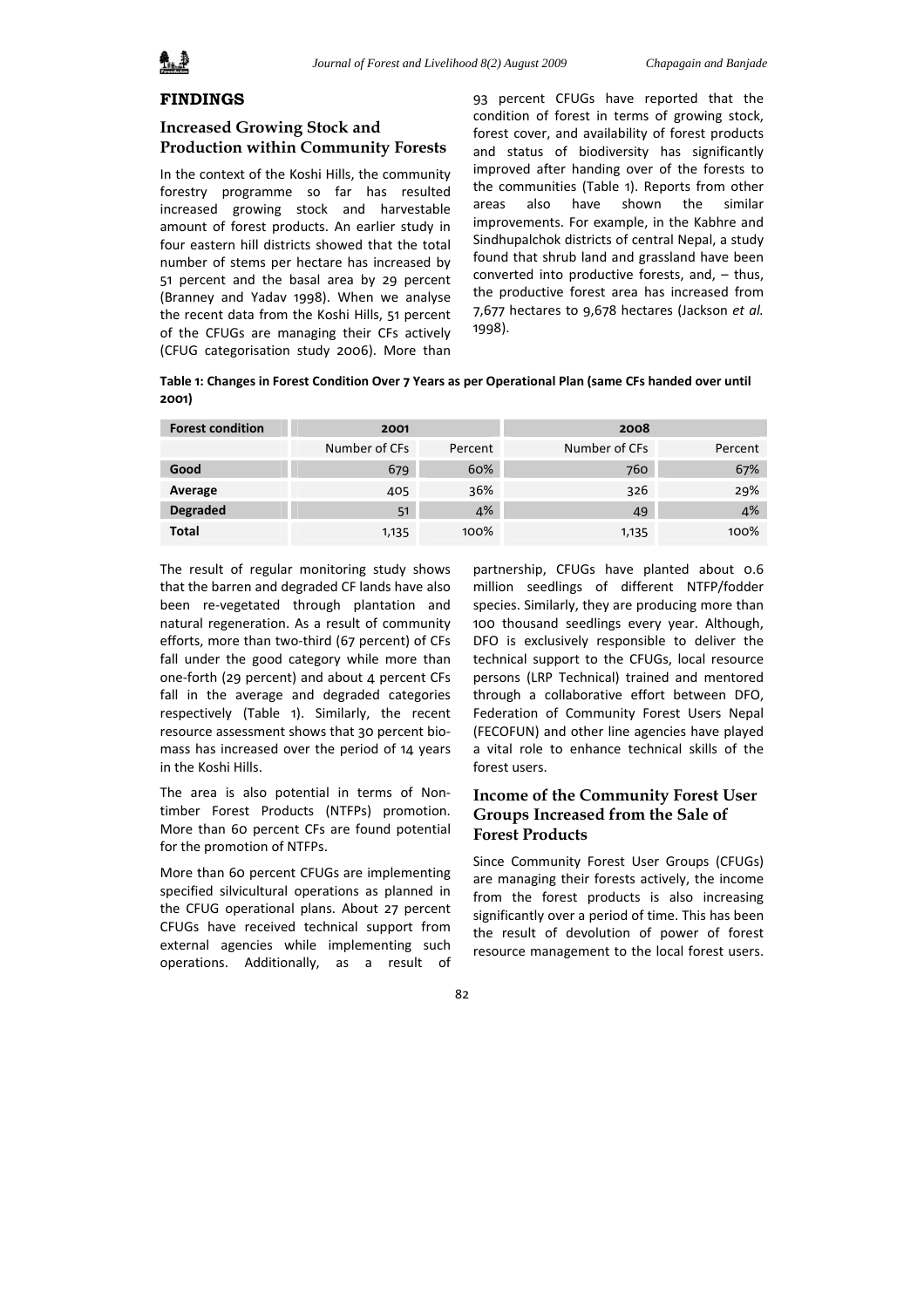For example, in 2002, annual income of the Department of Forest was Nepalese Rupees (NRs) 550 million<sup>2</sup> and total budget was NRs 680 million, but the Community Forestry which covers only 25 percent of total forest area, had generated an income of about 740 million, which is higher than the annual budget of the Department of Forest and is almost 42 percent of the annual budget of the Ministry of Forest and Soil Conservation (Kanel and Niraula 2004, Koirala *et al.* 2008). From the study of the income of the CFUGs from the Koshi Hills alone we found that in addition to improving the

forest condition the CFUGs have been able to raise income through forest products sale.

Similarly, the users are contributing their significant time in the forest development activities. For example, they spend more than 2.5 million person days of voluntary labor in forest‐related activities every year. The value of this voluntary labor contribution is about 164 million rupees calculated using a conservative value for opportunity cost of 65 rupees per person per day (Kanel and Niraula 2004). The recent monitoring study (2007) shows that the total income per year of CFUG is found significant (Table 2).

| Total Income <sup>3</sup>                      | 57,929,208 | 100% |
|------------------------------------------------|------------|------|
| Brought forward from previous FY               | 25,826,334 | 45%  |
| Forest resources                               | 14,378,858 | 25%  |
| Fees, fine, interest, etc.                     | 3,769,927  | 7%   |
| External funding - LFP                         | 3,307,294  | 6%   |
| <b>External funding - Others</b>               | 10,646,796 | 18%  |
| <b>Total Expenditure</b>                       | 30,635,148 | 100% |
| Forest development                             | 4,883,822  | 16%  |
| Targeted Activities (to the poor and excluded) | 8,498,515  | 28%  |
| <b>Institutional Development</b>               | 3,039,807  | 10%  |
| <b>Community Development</b>                   | 14,213,005 | 46%  |
| Balance to the next year                       | 27,294,061 | 47%  |

#### **Table 2: Annual Income and Expenditure Status 2006/07**

# **Community Forest User Groups as an Institution for Community Development and Societal Change**

### *Community development has been the focus*

In eastern Nepal, community forest user groups have been able to invest US\$ 327,000 generated by the sustainable use of forests over ten years in formal school education, informal literacy programs for women and the poor, and scholarship for poor students. Some CFUGs have contributed to construction and maintenance of roads, schools, irrigation canals, health posts, etc. which has caused several direct and indirect positive impacts upon livelihoods of the people living in the area. Furthermore, CF has brought supportive influences on agriculture production, income and employment generation, biodiversity conservation, democratic governance, social unity and literacy in society. In this way, CF has brought a change of great socio‐economic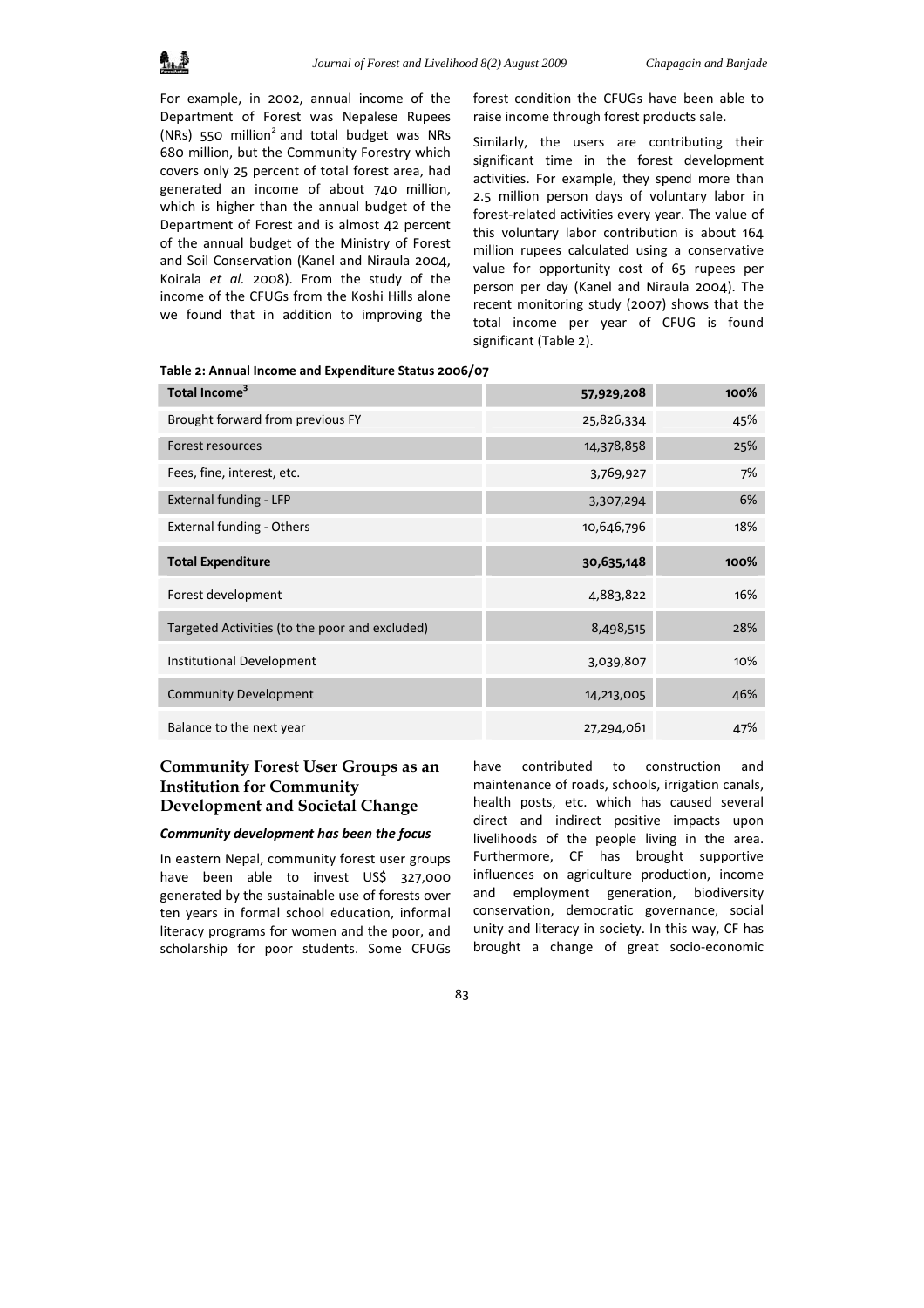

significance in rural society (Branney and Yadav 1998, Malla 2000, Pokharel *et al.* 2005). This study of over 1100 CFUGs of the Koshi Hills shows that CFUGs have been conducting a wide range of community development activities (Box 1).

#### **Box 1: A glimpse of ongoing CFUG activities in the Koshi Hills for the fiscal year 2007/08**

- 30% of the CFUGs implement silvicultural treatment in line with the block management system. Likewise 11% CFUGs are intensively involved in the plantation of barren land,
- Altogether 8029 households (HHs) will be benefited from the different IGA schemes through the revolving fund in 426 CFUGs,
- 230 ha of land will be allocated within the CFs to 767 poor households for conducting IGAs (67 CFUGs),
- In addition to the revolving fund and CF land allocation, additional 319 poor households will be benefited from different IGAs (26 CFUGs),
- 23 CFUGs implement health and sanitation related activities where 177 households will be directly benefited,
- Likewise, 26 CFUGs will construct and distribute a total of 177 improved cooking stoves where 82% of the recipients will be from the poor households,
- To enhance capacity of the poor users in order to enhance sustainable livelihoods, a total of 130 events are planned where altogether 1011 poor households can benefit from self employment opportunities,
- Altogether 167 CFUGs are implementing drinking water schemes, which will benefit a total of 12480 households where 68% are from the poor community,
- It is expected to maintain and establish 22 KM irrigation canal where 7217 households will be directly benefited where 65% of them will be from the poor categories (41 CFUGs),
- Altogether 136.5 KM trail road will be maintained, which will help ease the access to the market (297 CFUGs),
- 67 CFUGs support schools by providing remuneration of school teachers,
- 907 households from 10 CFUGs are benefited from electrification where 52% HHs are from the poor categories,
- 5 CFUGs are constructing 15 wooden bridges,
- 30 CFUGs are constructing new office buildings, a step towards institutional development, and
- 5 CFUGs have planned some ecotourism promotion activities (developing picnic spots, etc.).

### *Community forest user groups increasingly addressing poverty reduction and inclusion agendas*

In addition to the subsistence supply of forests, the CFUGs in the proposed plans (FY 2008/9) have provisions to directly support more than 33 percent of the total households during the fiscal year (both the poor and non‐poor). Out of the total households benefited to date, 41 percent of them were benefited from Forest Development (FD). Similarly, 75 percent, 12 percent and 10 percent of the households got the benefits from Community Development (CD), Skills/Institutional Development (ID) and Income Generating Activities (IGA) respectively. This does not include the benefits received from the use of revolving fund for IGA. The finding shows that the CFUG's intervention is being intensively focussed towards targeted activities while CFUGs are able to cover more than one‐ third of the poor households annually through different opportunities *(CFUG plan 2007/08).*

At the end of the fiscal year 2008/9 the CFUG plans envisage that more than 40,000 members including 27% women and 55% poor will be involved in forest development activities. Likewise, about 75,000 users will be involved as paid labor of which more than 70 percent are from the poor and one-third from women. So far, already women representation in the decision making forums is 35 percent in the Koshi Hills.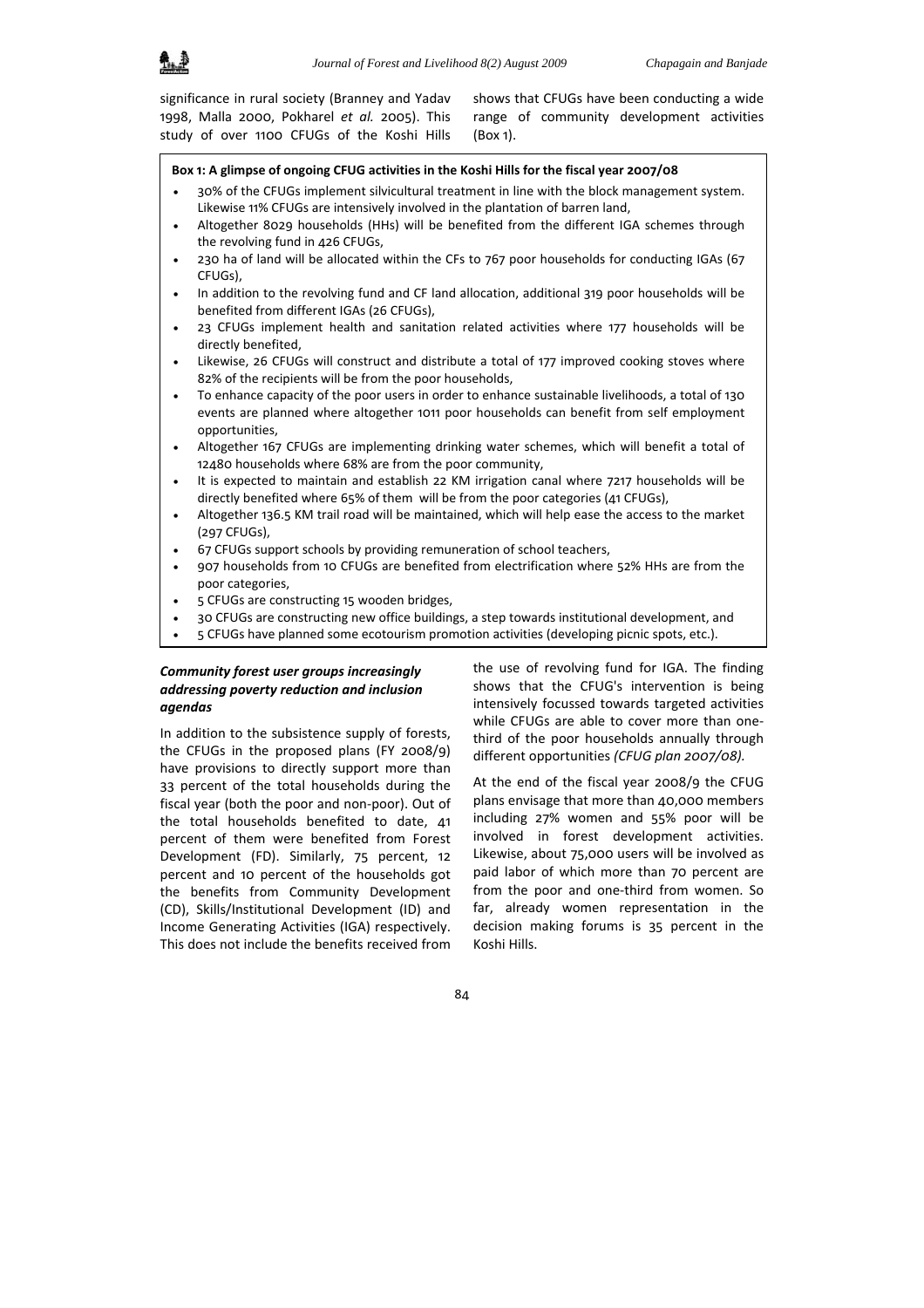The various monitoring studies show that the CFUGs are able to contribute through their income to at least 67 percent of the total households by engaging them in several community development and livelihoods focus activities. Income generating activities are provided to at least 17 percent of the poor users annually. Particularly in the hills, most of the households around a CF are included within the respective CFUGs, thus creating a platform for interest negotiation and political engagement for all people living within a geographical constituency.

At large, the CFUGs are providing public services. For example, when there were no political institutions in the rural areas for democratic deliberations during the time of insurgency in Nepal (1995‐2005), the CFUGs served the purpose (Banjade and Timsina 2005). In the context of the Koshi Hills, more than 85 percent of the total households are involved in CFUGs as members. So far, through direct financial intervention, CFUGs in the Koshi Hills have provided support in income generating activities to more than 20,000 households aiming to enhance their economic conditions. The data shows that the emphasis and priority goes to the *dalit* community as more than 80

percent of the *dalits* fall below the poverty line. Likewise more than 3,500 and 14,000 poor households have been benefitted from skill development trainings and infrastructure support respectively.

Reflecting on the earlier community development activities where some CFUGs invested their income in economically unproductive areas such as temple, the LFP facilitated to shift the focus towards livelihoods enhancement particularly the activities targeted to the poor and most marginalised groups. That is why LFP introduced the concept of 'revolving fund' in the area. The fund is exclusively targeted for the economic upliftment of the poor and marginalised members of the CFUGs. Initially, LFP, through its partners, facilitated to establish a basket fund and provided some initial seed money so that the CFUGs so supported could direct more investments in the areas that generate income directly to the poor individuals, a shift of investment focus from physical infrastructure development. The recent monitoring study (2008) shows that out of the directly benefited 13,000 households, 20 percent of the poor households were additionally benefited after the introduction of revolving fund over the last five years (Table 3).

**Table 3: Total Benefits to Households from IGAs and Revolving Fund**

| <b>From Direct financial intervention (HH)</b> | 13241  |
|------------------------------------------------|--------|
| After revolving fund (HH)                      | 10,242 |
| Total benefited from IGA (HH)                  | 23,483 |
| Total poor HHs (from well-being ranking)       | 49,605 |
| % poor HH benefitted from IGA                  | 20 %   |

In the Koshi Hills hundreds of CFUGs have allocated certain portion of their CF land to the identified poor as a means of sustainable income for them. About 600 CFUGs (i.e. 43 percent of the total CFUGs) are found potential to allocate CF land to the poor users, of which 46 percent CFUGs have allocated 336 hectares of land to more than 2200 poor households for different income generating activities aiming to enhance their sustainable income. As observed during the field monitoring and CFUGs' progress

reports, it clearly shows that such initiatives have been contributing to boost up their self reliance in terms of their livelihoods.

A study has been carried out in 2008 in the selected CFUGs of the Koshi Hills where the Animation Program of LFP has been launched since 2002. A total of 2700 randomly sampled households from 26 CFUGs were included in the analysis where data were collected through structured surveys, focus group discussions and reflection of the local leaders and animators.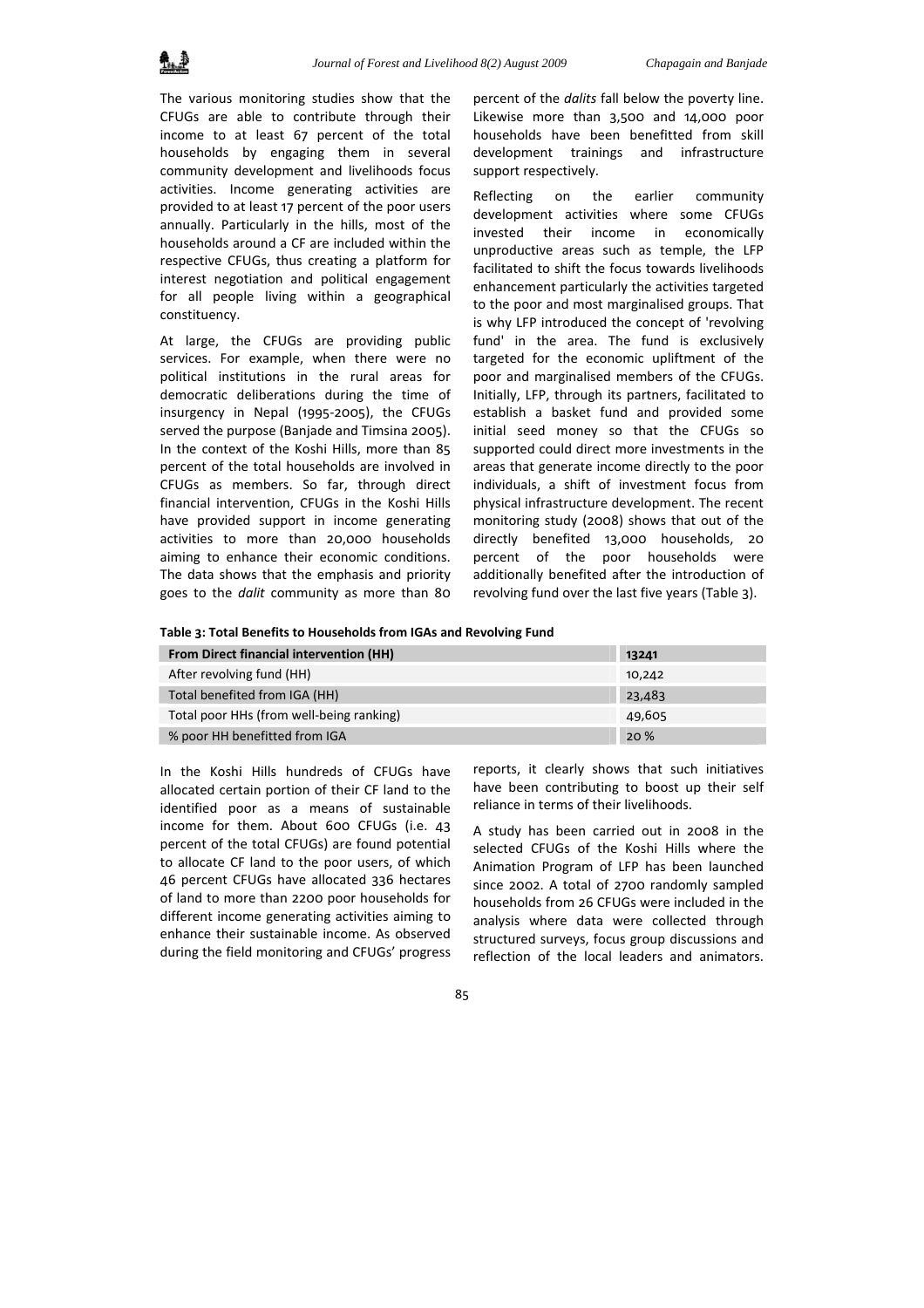During the study, re‐wellbeing ranking was conducted in the sampled CFUGs by using the same criteria and procedure used about five years ago. The study shows that 46 percent poor users (very poor and poor) have crossed the relative poverty line largely because of their engagement in the CFUGs who directly

supported their livelihoods improvement related activities and capacity building events. Likewise, 35 percent of the very poor households have moved to the poor category, a step up to the ladder. The following Table 4 is the summary of the analysis where status of well-being shift has been included.

#### **Table 4: A Glimpse of Changed Well‐being Status**

|       | No change |         |         | Change $(+)$ |        |       | Change $(-)$ |       |        |
|-------|-----------|---------|---------|--------------|--------|-------|--------------|-------|--------|
| Caste | VP-VP     | $P - P$ | Oth-Oth | $VP-P$       | VP-Oth | P-Oth | P-VP         | Oth-P | Oth-VP |
| Dalit | 58%       | 43%     | 100%    | 29%          | 13%    | 51%   | 6%           | $O\%$ | 0%     |
| IJ    | 53%       | 67%     | 100%    | 36%          | 11%    | 32%   | 1%           | $O\%$ | $O\%$  |
| AC    | 55%       | 59%     | 100%    | 36%          | 7%     | 39%   | 1%           | $O\%$ | 0%     |
| Total | 56%       | 61%     | 100%    | 35%          | 9%     | 37%   | 1%           | $O\%$ | $O\%$  |

VP=Very poor, P=Poor, Oth=Others

### *Community Forest User Groups have generated employment opportunities*

In reference to the Koshi Hills, CFUGs have generated an employment of about 150,000 person days per year. In addition, CFUGs are paying to about 200 teachers per year but surprisingly the records of the CFUG contribution is not maintained even in the District Education Office.

The key areas where employment has been generated by the CFUGs include: forest management and harvesting operations, community development, office management, payments to school teachers, forest based enterprises, etc. (Table 5). From the gender analysis of the employment we can see that women are getting one-third of the employment hitherto generated. While women are more in office management related jobs, they were least involved as teachers.

| Table 5: Annual Employment Opportunity in CF (24 days = 1 month) |
|------------------------------------------------------------------|
|                                                                  |

| Area                                         | <b>CFUG</b> |          | <b>Male</b><br><b>Female</b> |        | <b>Total</b> | P.days/<br><b>CFUG</b> | Person     |            |            |            |
|----------------------------------------------|-------------|----------|------------------------------|--------|--------------|------------------------|------------|------------|------------|------------|
|                                              |             |          |                              |        |              |                        | 1<br>Month | 3<br>Month | 6<br>Month | 9<br>Month |
| Forest<br>management                         | 510         | 40%      | 19,294                       | 44,594 | 63,888       | 125.19                 | 2,662      | 887        | 444        | 296        |
| Community<br>development                     | 340         | 27%      | 3,350                        | 6,061  | 9,411        | 27.66                  | 392        | 131        | 65         | 44         |
| Office<br>management/<br>office<br>secretary | 161         | 13%      | 4,700                        | 4,452  | 9,153        | 56.97                  | 381        | 127        | 64         | 42         |
| <b>Teachers</b>                              | 172         | 14%      | 11,624                       | 27,513 | 39,137       | 226.92                 | 1,631      | 544        | 272        | 181        |
| Enterprises                                  | 95          | 7%       | 5,775                        | 10,161 | 15,937       | 168.64                 | 664        | 221        | 111        | 74         |
| Total                                        | 256         | $20\%$ * | 44,744                       | 92,782 | 137,526      | 537.99                 | 5,730      | 1,910      | 955        | 637        |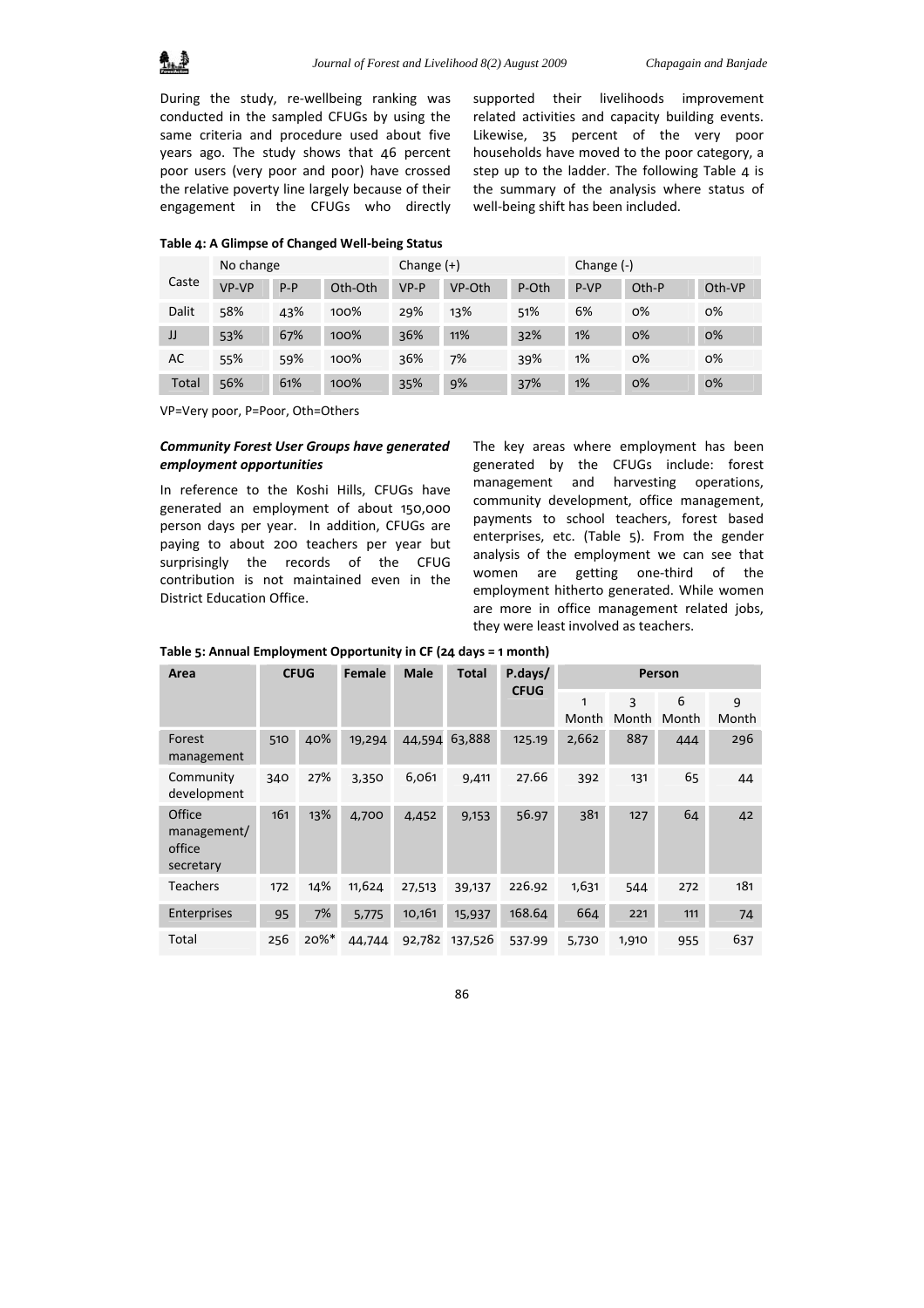

# **Community Forest User Groups Harnessing Expanded Collaboration Opportunities**

The Table 6 given below gives a glimpse of CFUG fund mobilised in the year 2001 and 2007. The budget of the planned activities of the CFUGs studied (carried out in 82 percent of 1160 CFUGs) for the current fiscal year (2008/9) is estimated as NRs 37,060,291 to spend in various local development initiatives. While they have estimated an income of NRs. 327,000,00 from the CFs, they are expecting to get the rest from other sources such as support from development agencies. This is a realistic estimate looking at the previous year's figure when they could manage about NRs 32,200,000 (about 40 percent of the total budget) from other organisations.

| Table 6: Trend of CFUG Fund Mobilisation Status |  |  |  |  |  |  |  |
|-------------------------------------------------|--|--|--|--|--|--|--|
|-------------------------------------------------|--|--|--|--|--|--|--|

|                          | 2001         | 2007          | <b>Differences</b> |
|--------------------------|--------------|---------------|--------------------|
| No. Of CFUG              | 1,211        | 1061          | $-150.00$          |
| <b>Total income</b>      | 4,967,117.63 | 32,102,874.55 | 27,135,756.92      |
| Income/CFUG              | 4,101.67     | 30,257.19     | 26,155.52          |
| <b>Total expenditure</b> | 3,537,797.00 | 30,635,147.50 | 2,709,735,0.50     |
| Expenditure/CFUG         | 2,921.38     | 28,873.84     | 25,952.46          |
| <b>Poor focus</b>        | 95,948.00    | 8,498,514.50  | 8,402,566.50       |
| Poor focus/CFUG          | 79.23        | 8,009.91      | 7,930.68           |
| Poor focus %             | 3%           | 28%           | 25%                |

To pull the resources from diverse sources and increase collaboration of various development agencies, an innovative concept of establishing and strengthening Forest Development Fund is also in practice in the Koshi Hills. The objective of the fund is to sustain forest and community development initiatives in future according to the need and aspirations of the users. VDCs can claim NRs 20,000 to 40,000 fund from LFP as per their collaborative efforts, i.e. based on the size of fund generated through collaboration at local level.

So far the establishment and strengthening of forest development fund as a basket funding approach in VDCs is found as an initiative to sustain their good practices and to extend an

opportunity for collaboration with wide range of stakeholders at local level (Box 2). In this way, CFUGs are expanding their networks, often including stakeholders beyond the forestry sector that are working in the community development initiatives. Ultimately, a CFUG acts as an entry point for wider development. The data from the Koshi Hills shows that the CFUGs are capable of pulling a significant amount of resources from external sources. For example, the current monitoring study shows that CFUGs are getting more than 50 percent of the total investment from non-forestry sector annually. Mostly the resource available to them was to support pro‐poor initiatives, income generation activities and capacity building events.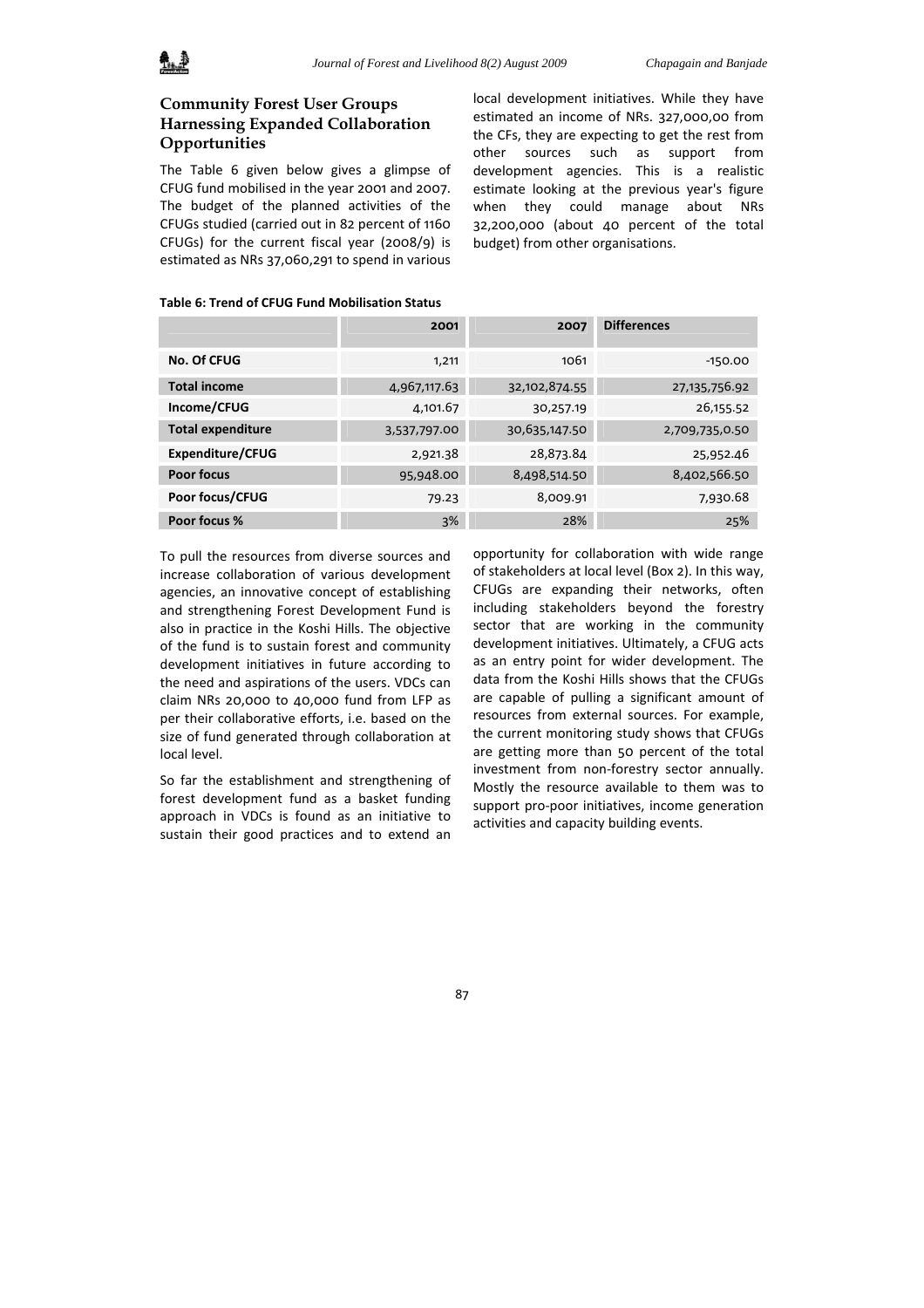### **Box 2: Forest development fund (Koshi Hills) Basic criteria**

- All the CFUG should be affiliated in the VDC network
- The VDC network should have inclusive decision making body.
- All the CFUGs affiliated in the network, should be committed to provide 5 percent of the total annual income to VDC network.
- The VDC network should receive at least some fund from VDC.
- The VDC network should prepare a fund mobilization guideline.

**Note:** The VDC networks are encouraged to allocate or spend their fund in OP amendment, enterprise development and IGAs, office management and management of local facilitators.

## **DISCUSSION**

Many studies claim that conservation goals of Community Forestry (CF) have been achieved because of the devolved resource management responsibilities down to the community level (Kanel 2004, Malla 2000). This claim is rooted in the obvious changes observed in community forests because of local people's efforts in conserving forest. However, the CF programme has yet to show adequate livelihoods impacts. This paper and other earlier literature have shown the promise of CF in contributing significantly to community development and livelihoods improvement agenda.

# **Collaboration between Community Forest User Groups and Development Agencies**

Chapagain *et al.* (2008) found through the use of participatory tools that if there is not any interaction between the target groups (i.e. the poor, women and marginalised) and service providers at local level the claim of achieving twin goals of conservation and poverty reduction through community forestry will be only one‐third of the total possible achievements regarding the real need, demand and expectations of local people. It is, therefore, highly desirable to explore the appropriate mechanisms of enhancing collaboration, identifying relevant collaborators, and developing effective means of communication and coordination amongst them. Use of the specific tools for enhancing communication,

developing common goals and mutual understanding, and promoting sharing and reflection can significantly improve partnerships among different stakeholders. When a tool called Conflict, Legitimacy, Interest and Power (CLIP) was used in the Koshi Hills (visit www.SAS‐PM.com for more detail of this tools), it showed that the understanding level has increased among the partners.

From this study and authors' decade long experiences show that CFUGs can harness the benefits of collaboration. The immediate need is that policy and regulatory frameworks should provide effective strategy for increasing collaborative efforts at local level. Similarly, using the tools such as CLIP would be an effective way to enhance synergy among collaborative partners without extra efforts and resources.

# **Compatibility between Community Forest User Groups and Government Forestry Organisations**

Despite the communities' readiness and success of resource conservation and community development through community forestry, government has not yet provided an amicable environment to promote efficiency, effectiveness and innovation at local level. When people living in remote rural areas are deprived of government services, the government forestry organisations at various levels should facilitate the processes of developing linkages of CFUGs with wider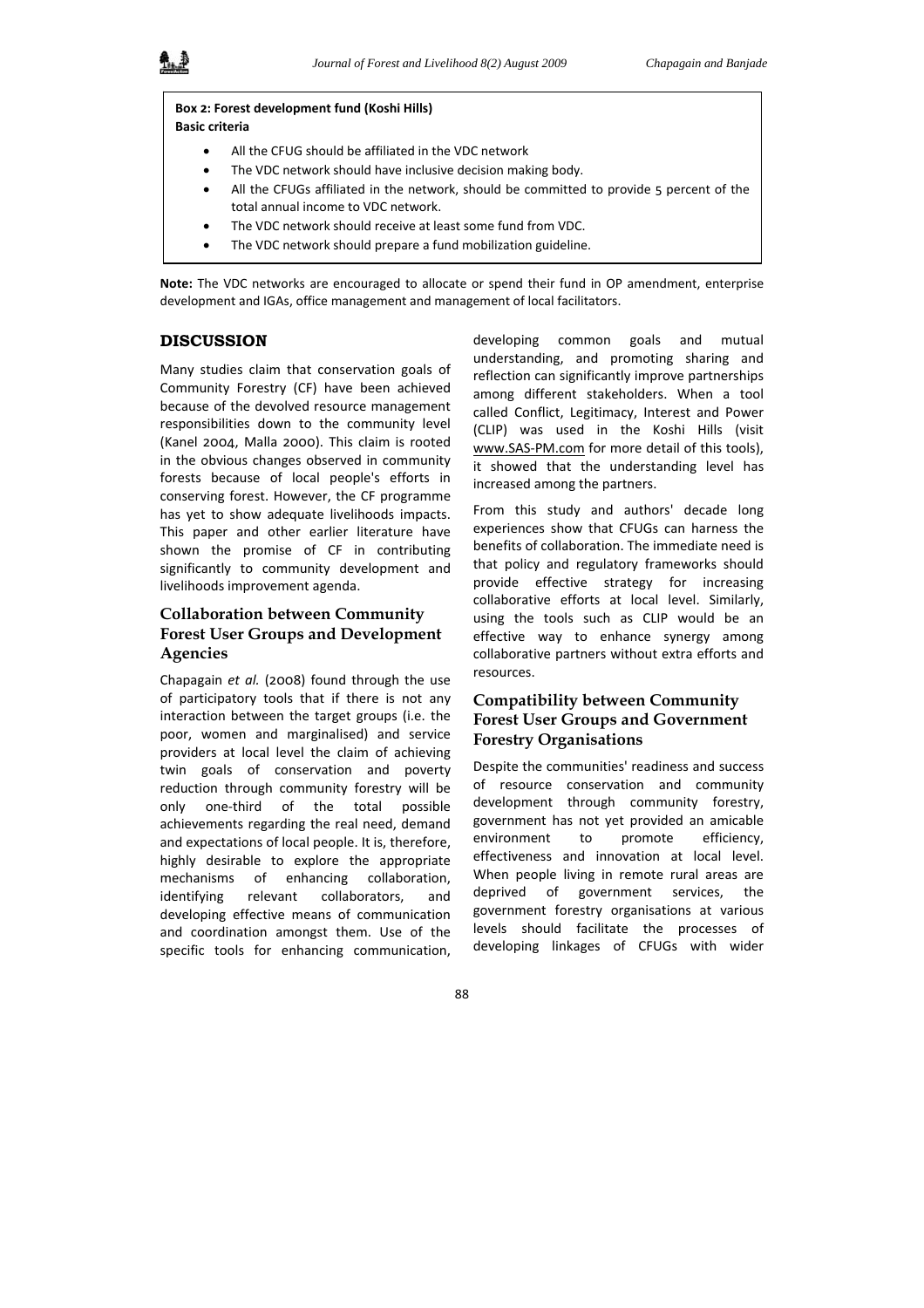development agencies. Can we expect this within the current *modus operandi*? The question arises in the context when two government organisations, namely District Forest Office and District Soil Conservation Office, under the same ministry (Ministry of Forest and Soil Conservation) have not yet developed clear coordination and collaboration strategy to enhance same purpose and same goal. Other development organisations also do the same, i.e. they form their own institutions to implement their programs even when the beneficiaries of their initiatives and users of the CFUGs are overlapping. Although, the issue of coordination and collaboration is occasionally emphasised at higher level, concrete mechanism to foster effective local level coordination/collaboration is not yet satisfactory.

The CFUGs have been providing lots of development inputs to the areas where government is supposed to be fully responsible. They are contributing to health, education, local infrastructure development, capacity building and livelihoods improvement programs by generating their own resources through community forestry or through wider networking with other service providers. This is recognised by government personnel of Department of Forest (i.e. the line department) but has not yet sufficiently recognised by other line agencies. Therefore, program duplication, low level of community ownerships and efficiency, etc. are observed in the field.

So, this question is prominent: who is responsible to promote such initiatives of working with local institutions like CFUGs? When CFUGs have proved their capacity and have clearly shown their potential of working in diverse sectors of community development, the government should come up with clear policy and strategy to support these local initiatives. Indeed, the CFUGs should be considered as the umbrella institutions for all development initiatives. To begin with, the government should develop a clear policy and strategy to incorporate CFUGs plan into VDC/DDC aiming to

make CFUG's contribution visible to non‐ forestry sector.

# **Community Forest User Groups and Equitable Local Development**

Community Forest User Groups can become a conveyor for equitable local development as they have already demonstrated their capacity and willingness towards inclusion and equity. However, mainstream development practices have not fully respected the needs and concerns of local people and imposed prescriptions from outside. Consequently many development efforts failed due to the lack of ownership by the communities. In other cases, the existing policy and practices might have disempowered the communities by promoting patron‐client relationships between service providers and the community members. To change the situation, the development agencies should recognise the local institutions and build their programs on the needs and demands of the communities. Community institutions like CFUGs, despite having plenty of resources, may not necessarily plan pro‐poor programs and devise equitable provisions. For instance, the activities that are being implemented by CFUGs such as constructing schools, trails, irrigation channels, community buildings, temples and installing cooking stoves are found to favour wealthier households at local level (Acharya *et al.* 2008, Kanel 2004).

The exclusion of women in the resource management process has serious negative consequences not just for gender equity, but also for the efficient functioning and long term sustainability of these initiatives, and for women's empowerment (Agarwal 1997). Therefore, external intervention should carefully be promoted to make sure that the voices of the local poor, women and marginalised groups are considered. In the Koshi Hills, however, ethnic representation is towards proportionate level and the participation of women and the poor has followed the positive trend. The poor, women and other marginalised groups have separately organised themselves in different sub‐groups.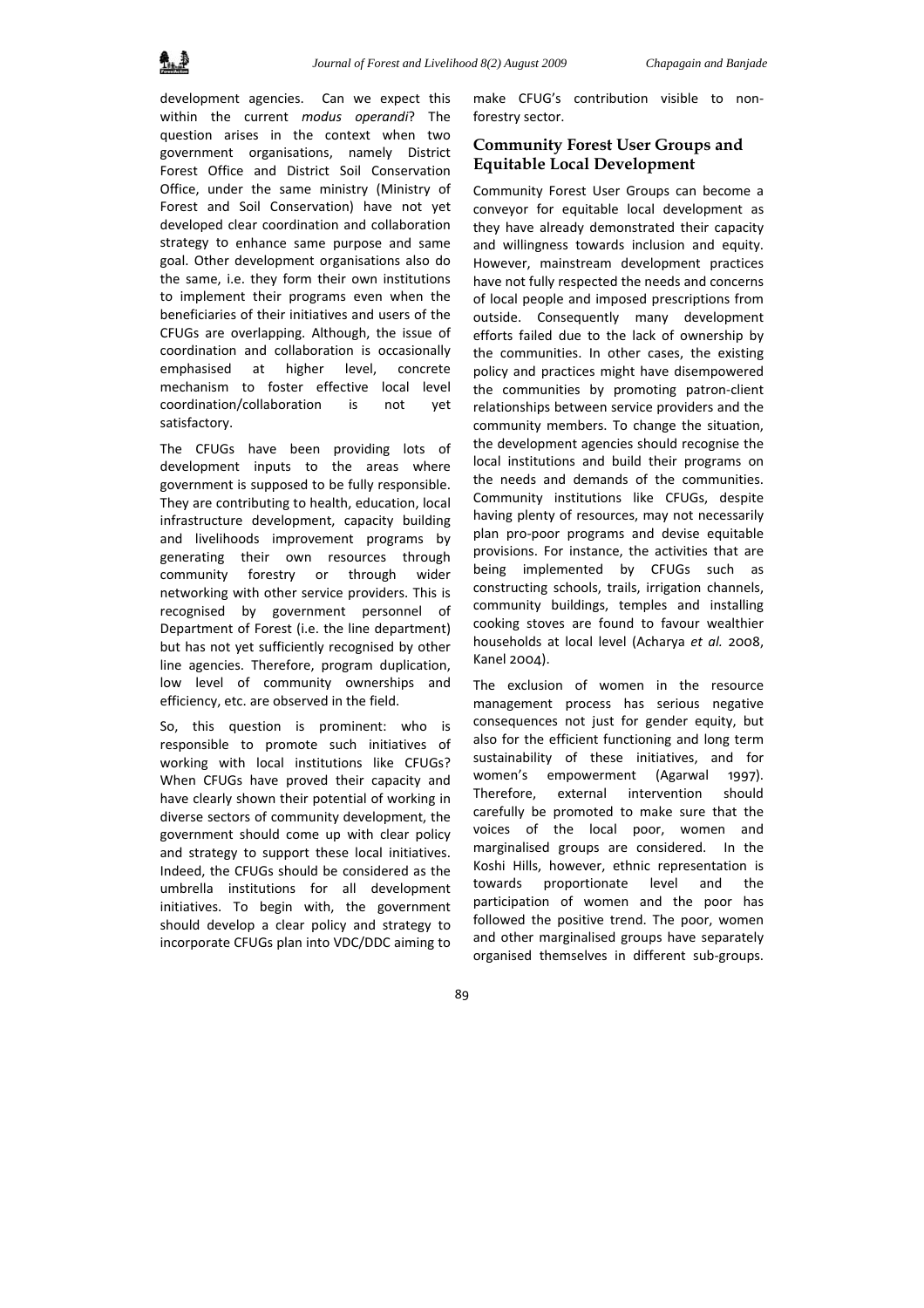Formation of such sub‐groups helps to get their agenda into the planning and implementation process and hence supports the inclusion and equity in the CFUGs. In the Koshi Hills, more than 25,000 different members are organised in different sub/interest groups (e.g. women, the poor, *dalit*, NTFP, saving/credit, etc.).

Equitable development and benefit sharing are two dimensions of social inclusion. Although equitable distribution system is still below satisfactory level the trend is quite encouraging: it is increased by double over the past 2 years, i.e. 26 percent of CFUG are practicing equitable distribution system. Therefore, all the development agencies should ensure social inclusion, poverty reduction and equity while planning and implementing development programs. A synchronised effort of different development agencies is necessary for optimum synergy and harmonisation in this regard.

Though collaborative efforts are highlighted for effective community development, there are four likely scenarios of such collaborations urging for cautious remarks on the effectiveness of collaboration: a) high effort and large outcomes, b) high effort but less outcomes, c) less effort but high outcomes, and d) less effort and less outcomes. There should not be any doubt that the collaborative model, approaching CFUG as an entry point, is one of the imperative mechanisms to enhance large outcomes with even a nominal effort.

Even where development agencies in the Koshi Hills have incorporated CFUG plan into VDC plan, Ministry of Forests and Soil Conservation and Ministry of Local Development have different planning periods which inhibit to achieve satisfactory result. Since overwhelming majority of the population is already involved in community forestry, a bottom up planning process applied in the CFUGs could satisfy the needs, expectations and demands of all the CFUG members. When local governments recognise this aspect and develop effective coordination linkages with the CFUGs and other non‐forestry sectors, the resulting development

outcomes will be much higher than the existing ones.

### **CONCLUSION**

This article presented the case of CFUGs as effective institutional vehicle for local development. Although national level non‐ forestry sector has not fully recognised CFUGs as appropriate and effective development institutions, CFUG's achievements and progress have already proved that CFUGs are broad‐ based institutions that have potentialities of being the conveyors of wider development. Based on the experiences of the Koshi Hills, the paper demonstrates how CFUGs have conducted a wide range of non‐forestry development activities with varying degrees of collaborative linkages with several development agencies. It is also shown that these development activities of CFUGs have led to increased livelihood opportunities to the local communities in general, and the poor and marginalised groups in particular. Given such institutional capability of the CFUGs, the development agencies have opportunities to approach CFUGs as an entry point for local development. In addition, with its three decades long experience, community forestry has proved itself to become a learning platform for wider network of development actors who have been promoting livelihoods enhancement and inclusive and equitable development.

### **REFERENCES**

**Acharya, K.P., Adhikari, J. & Khanal, D.** 2008. Forest Tenure Regimes and their Impact on Livelihoods in Nepal. *Journal of Forest and livelihood,* **7**(1): 6‐18.

**Agarwal, B.** 1997. Environmental Action: Gender Equity and Women's Participation. *Development and Change,* 1‐43.

**Agrawal, A. & Ostrom, E.** 2001. Collective Action, Property Rights, and Decentralization in Resource Use in India and Nepal. *Politics and Society,* **29**: 485.

**Banjade, M.R. & Paudel, N.S.** 2008. Economic Potential of Non‐timber Forest Products in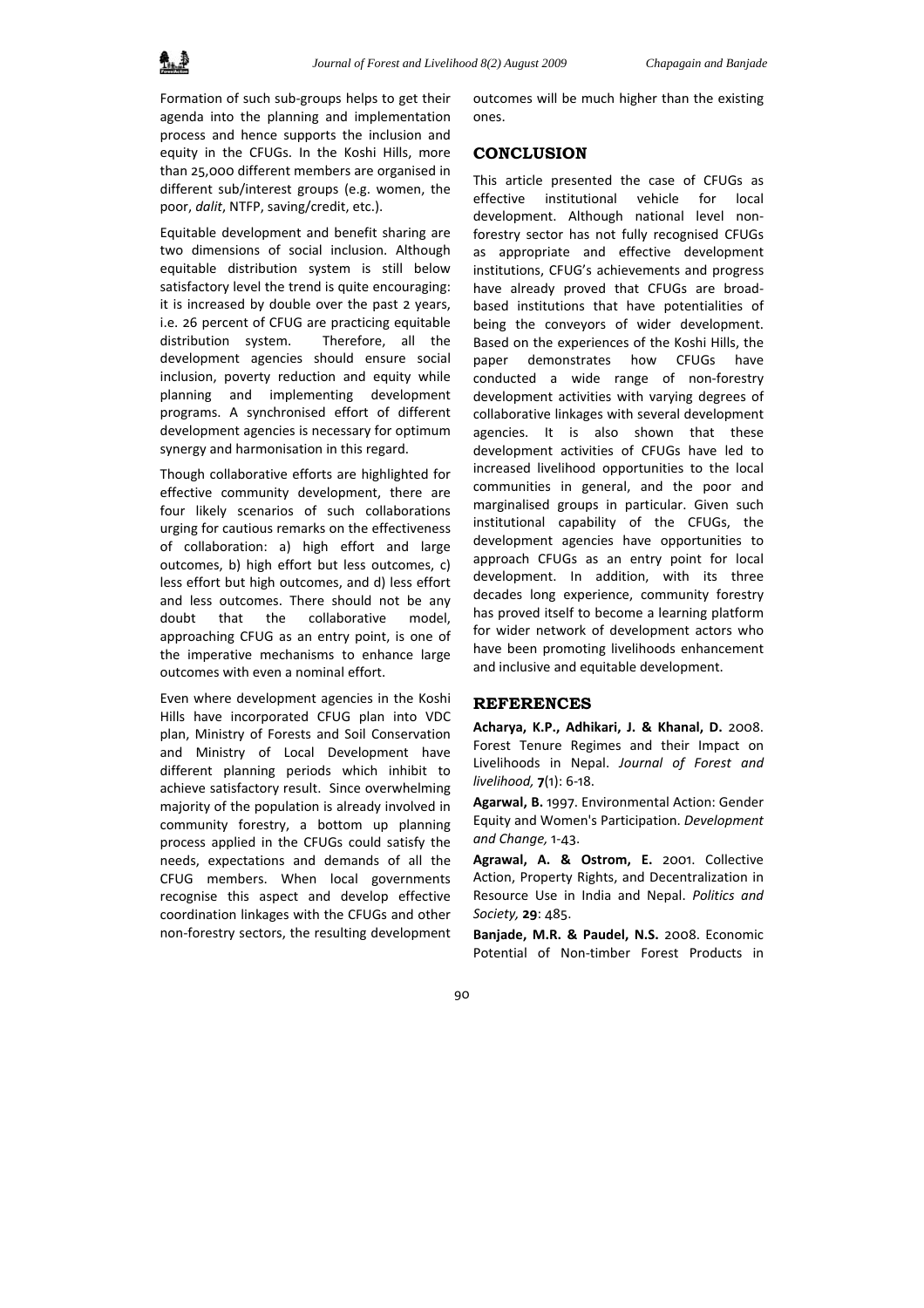

Nepal: Myth or Reality? *Journal of Forest and Livelihood,* **7**(1): 36‐48.

**Banjade, M.R. & Timsina, N.P.** 2005. Impact of Armed Conflict in Community Forestry of Nepal. *ETFRN News, 43/44*.

**Branney, P. & Yadav, K.P.** 1998. Changes in Community Forestry Condition and Management 1994‐98: Analysis of Information for the Forest Resource Assessment Study and Socio‐Economic Study of the Koshi Hills. Project report G/NUKCFP/32, Kathmandu: NUKCFP.

**Chakraborty, R.N.** 2001. Stability and Outcomes of Common Property Institutions in Forestry: Evidence from the Terai Region of Nepal. *Ecological Economics,* **36**: 341‐353.

**Chapagain, N., Chapagain, B. & Kafle, G.** 2008. Review of Poor Support Strategy and the Existing Collaboration Efforts: are the Achievements became Intact in Favour of P&E Needs and Priorities: A Case from the East Hills of Nepal (Draft abstract).

**Dev, O.P., Springate‐Baginski, O. & Karna, A.K.** 2004. Understanding Livelihood Impact of Participatory Forest Management Implementation Strategy in Nepal. In: K.R. Kanel, P. Mathema, B.R. Kandel, D.R. Niraula, A.R. Sharma and M. Gautam (Eds.), T*wenty Five Years of Community Forestry: Proceedings of the Fourth National Workshop on Community Forestry,* Kathmandu: Community Forestry Division, Department of Forest.

**Gautam, A.P., Webb, E.L., Shivakoti, G.P. & Zoebisch M.A.** 2003. Landuse Dynamics and Landscape Change Pattern in a Mountain Watershed in Nepal. *Agriculture Ecosystems and Environment*, **99**: 83‐96.

**Jackson, W.J., Tamrakar, R.M., Hunt, S. & Shepherd, K.R.** 1998. Land Use Changes in Two Middle Hills Districts of Nepal. *Mountain Research and Development*, **18**(3): 193‐112.

**Kanel, K.R. & Niraula, D.R.** 2004. Can Rural Livelihood be Improved in Nepal through Community Forestry? *Banko Janakari,* **14**(1): 19‐ 24.

**Kanel, K.R.** 2004. Twenty Five Years of Community Forestry: Contribution to Millenium Development Goals. Fourth National Workshop on Community Forestry. *Proceeding of the Fourth workshop on community Forestry, Dec. 2004.* Kathmandu, Nepal: Community Forestry Division, DOF.

**Karna, B.K., Gyawali, S. & Karmacharya, M.B.** 2004. Forest Condition Change: Evidence from Five Revisited Community Forests. In: K.R. Kanel, P. Mathema, B.R. Kandel, D.R. Niraula, A. R. Sharma and M. Gautam (Eds.), *Twenty Five Years of Community Forestry: Proceedings of the Fourth National Workshop on Community Forestry*, Kathmandu: Community Forestry Division, Department of Forest.

**Koirala, R., Giri, K. & Pokharel, B.K.** 2008. Development and Status of Community Forestry Governance in Nepal.

**Malla, Y.B.** 2000. Impact of Community Forestry Policy on Rural Livelihoods and Food Security in Nepal. *Unasylva,* **51**: 37.

**McDougall, C., Ojha, H., Banjade, M.R., Pandit, B.H., Bhattarai, T., Maharjan, M. & Rana, S.** 2008. Forest of Learning: Experiences from Research on an Adaptive Collaborative Approach to Community Forestry in Nepal. A Synthesis of lessons from the Adaptive Collaborative Management Research Project in Nepal, 1999‐2002 and 2004‐2007. Indonesia: CIFOR.

**Pokharel, B., Paudel, D. & Gurung, B.D.** 2005. Forests, Community based Governance and Livelihoods: Insights from Nepal‐Swiss Community Forestry Project. Capitalization and Sharing of Experiences on the Interaction between Forest Policies and Land Use Pattern in Asia. ICIMOD.

**Pokharel, B.K. & Nurse, M.** 2004. Forests and People's Livelihoods: Benefiting the Poor from Community Forestry. *Journal of Forest and Livelihood*, **4**(1): 19‐29.

**Pokharel, B.K., Branney, P., Nurse, M. & Malla Y.B.** 2007. Community Forestry: Conserving Forests, Sustaining Livelihoods and Strengthening Democracy. *Journal of Forest and Livelihood,* **6**(2): 8‐19.

**Rajendra, K.C. & Khatri, A.** 2008. Contribution of Community Forestry in Reducing Rural Poverty in Nepal: Conference on *International*